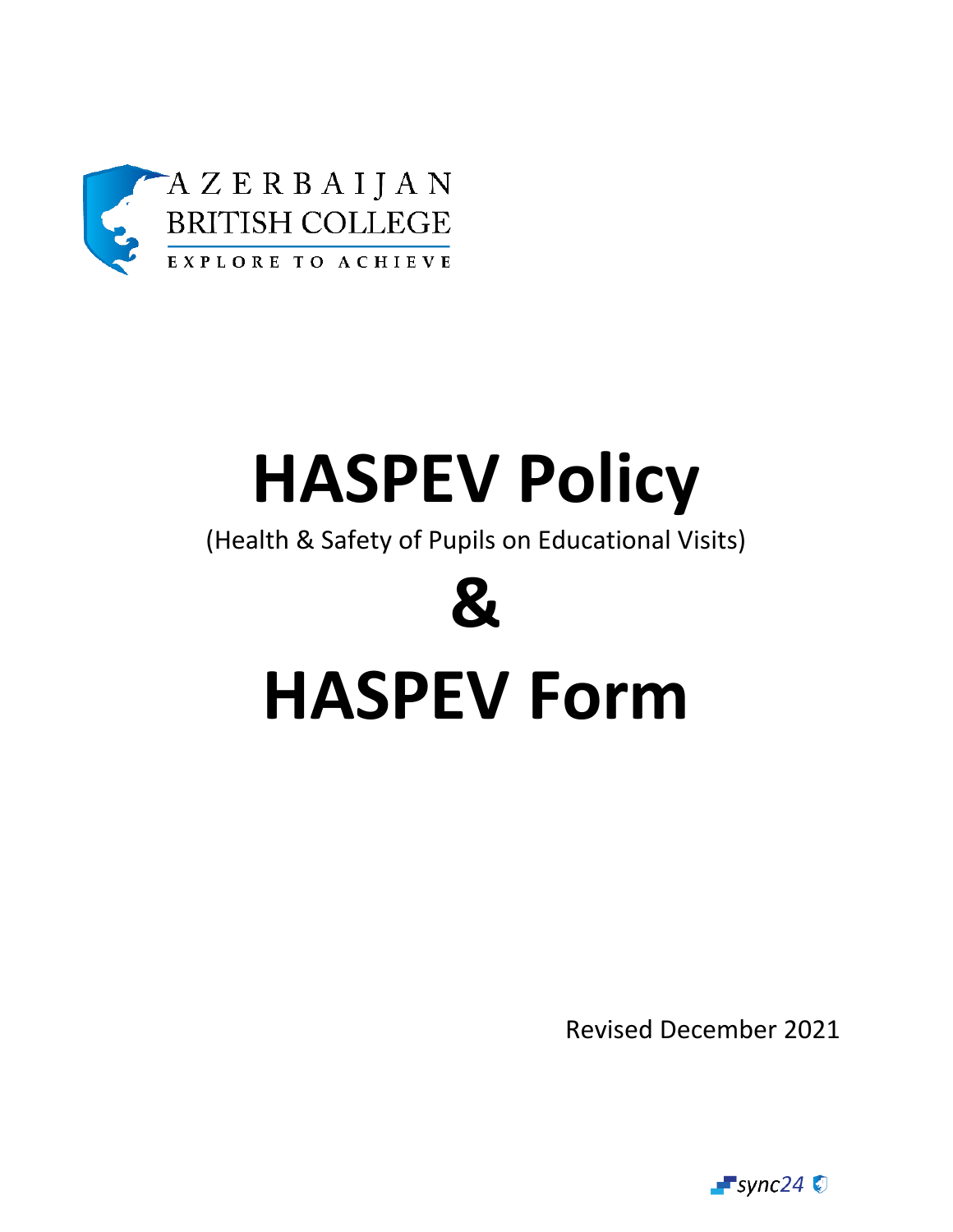At ABC, educational visits are intended to enrich a child's learning experience. As it is widely acknowledged that not all children learn in the same way, educational visits allow students the opportunity to expand their learning in ways different from those typically available inside the classroom. They allow a subject to be brought to life.

Well planned and executed educational visits provide our Primary pupils and Secondary students with valuable experiences which enhance their learning giving them the opportunity to achieve a fuller understanding of the world around them through direct experience. Educational visits are an essential element of good practice.

This policy is applicable to all learners at ABC.

#### *Responsibilities*

The Principal shall formulate the policy, based on international best practice and ABC procedures. The General Manager, as the legal representative of the school, is responsible for all matters and final approval of the educational visit.

Before taking children off-site for any visit, all staff must familiarize themselves fully with relevant guidance and follow this policy. All ABC rules apply on visits and pupils' behaviour, welfare health and safety is the responsibility of accompanying staff.

#### *Inclusion*

Reasonable accommodations will be provided to allow all to participate in scheduled educational visits.

#### *Visits Costs*

ABC will strive to offer educational visits with a minimum of expense to the individual student. Financial cost should not be a barrier to participation.

#### **EDUCATIONAL VISIT PLANNING**

The Head of School is responsible for seeing that a teacher, proposing the educational visit, plans, implements, and assesses the trip with the following guidelines in mind:

- 1) the objectives of the trip are specifically related to the curriculum, co-curricular enrichment and that learning objectives are in place
- 2) the total ongoing school programme will not be adversely affected by participation of staff and students taking the trip
- 3) the planning of the trip provides for the safety and access of students
- 4) appropriate educational experiences will be provided for those eligible students who do not participate in curriculum-related field trips scheduled on school days
- 5) the proposed program is feasible within the time allocated
- 6) there should be existing knowledge of the place to be visited by a teacher or staff member, unless the trip has been experienced previously

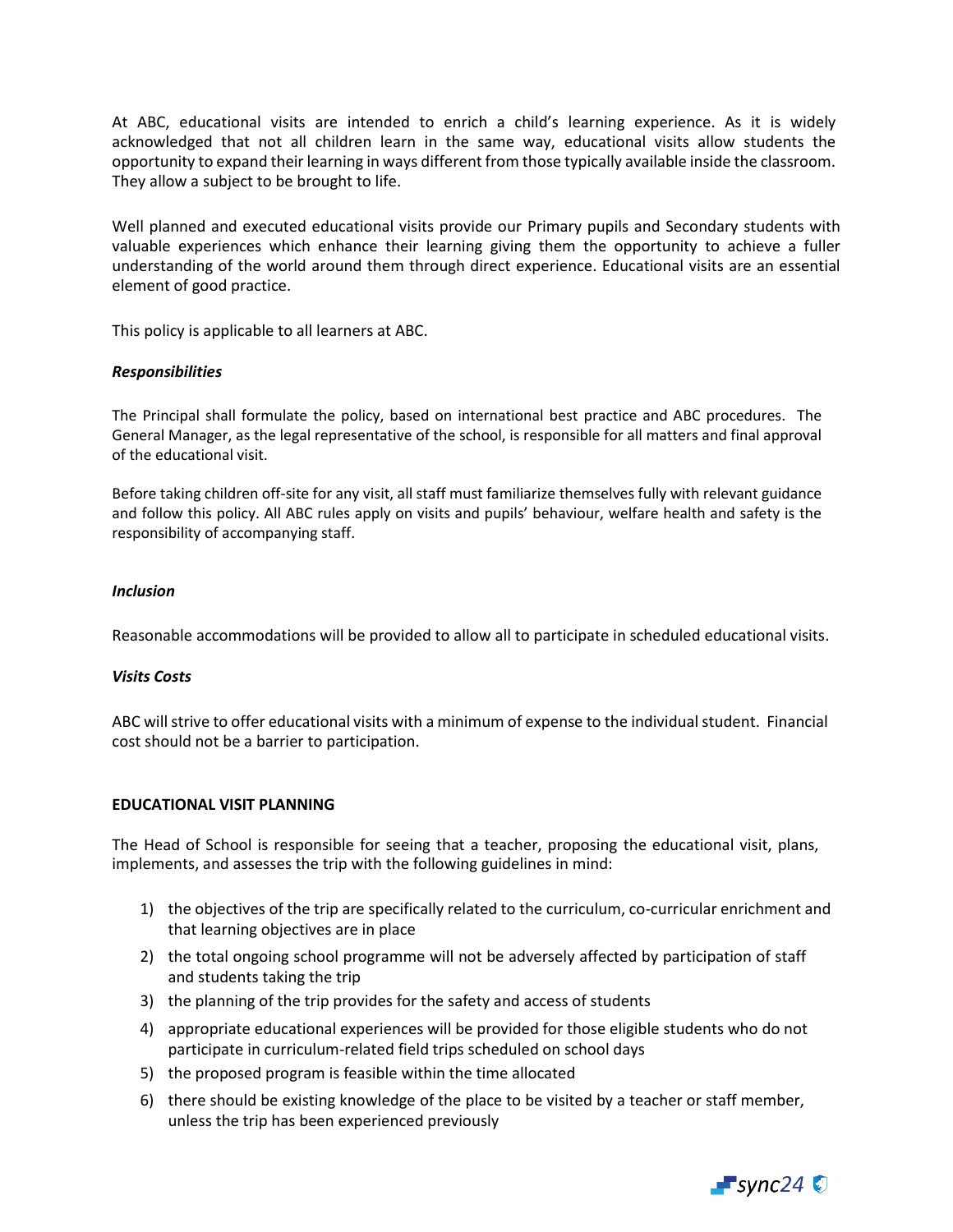- 7) the financial impact on school system and family resources will be considered
- 8) the planning of the visit provides the correct ratio appropriate for the particular student group and the trip (see HASPEV form)
- 9) the transportation for educational visits is approved by the General Manager but the visit leader understands they are responsible for the trip, including revising the transportation and conduct of the driver is suitable for the trip
- 10) Written parental permissions for the trip have been received for all the learners attending.

The organisation of an educational visit is crucial to its success. With rigorous organisation and control, a visit should provide a rich, learning experience for the pupils. The following guidelines support the planning and implementation of educational visits organised at ABC.

The **Senior Leadership Team** (SLT) at ABC will endeavour to ensure that:

- 1) group leaders are suitable
- 2) all necessary actions have been completed before the visit begins including the completion of the HASPEV Form
- 3) the group leader has experience in supervising and controlling the age groups going on the visit and will organise the group effectively
- 4) the group leader has relevant skills, qualifications and experience if acting as an instructor, and knows the location of the activity
- 5) all supervisors on the visit are appropriate people to supervise children and have appropriate clearance
- 6) parents have signed consent forms
- 7) arrangements have been made for all the medical needs and individual needs of all the children
- 8) the mode of travel is appropriate
- 9) travel times out and back are known
- 10) they have the address and phone number of the visit's venue and have a contact name
- 11) that they have the names of all the adults and pupils in the travelling group, and school has the contact details of parents and the staff'.

The **group leader**, is responsible overall for the supervision and conduct of the visit, and should have been appointed SLT. The Group Leader should:

- 1) appoint a deputy
- 2) be able to control and lead pupils of the relevant age range
- 3) be suitable qualified if instructing an activity and be conversant in the good practice for that activity if not
- 4) undertake and complete the planning and preparation of the visit including the briefing of group members and parents
- 5) undertake and complete a comprehensive risk assessment (HASPEV Form)
- 6) have regard to the health and safety of the group at all times
- 7) know all the pupils proposed for the visit to assess their suitability
- 8) observe the guidance set out for teachers and other adults below
- 9) be capable of undertaking a dynamic risk assessment during the trip and able to make executive decisions concerning the safety of the children. This includes stopping the visit or the activity if they think the risk to the health or safety of the pupils in their charge is unacceptable
- 10) allocate roles and responsibilities to other adults on the trip and monitor their effectiveness

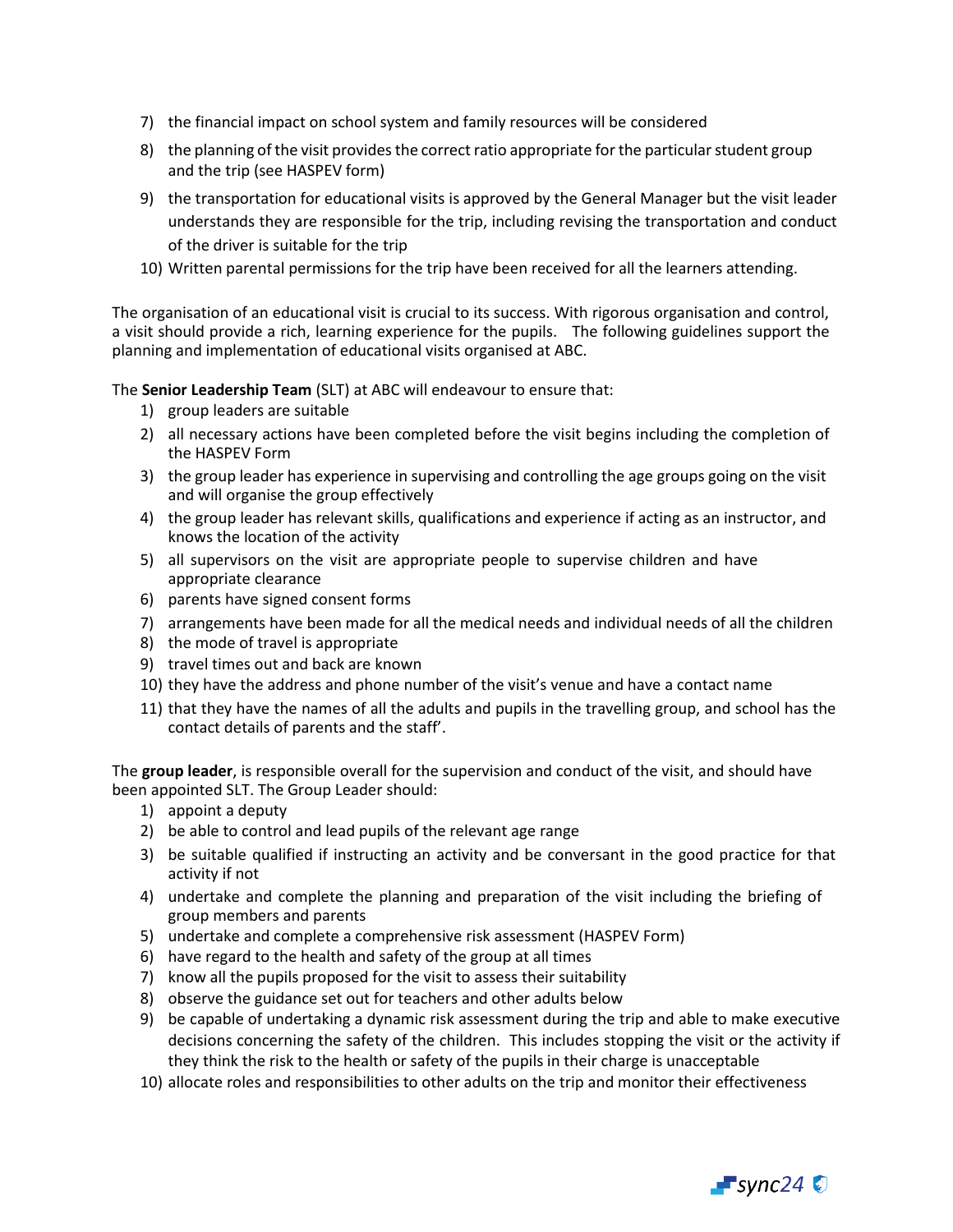#### **Other teachers and adults involved in a visit**

Teacher and other adults on the visit must:

- do their best to ensure the health and safety of everyone in the group
- follow the instructions of the leader and help with control and discipline. Non-teachers should generally not have sole charge of pupils except where risks to health and safety are minimal
- consider stopping the visit or the activity if they think the risk to the health or safety of the pupils in their charge is unacceptable.

#### **Parental Communication**

The group leader should ensure that parents are given information about the purpose and details of the visit and are invited to any briefing sessions for longer visits.

The group leader should also tell parents how they can help prepare their child for the visit by, for example, reinforcing the visit's code of conduct.

Special arrangements may be necessary for parents for whom English is a second language;

Parents must:

- $\circ$  provide the group leader with emergency contact number(s);
- o sign the consent form;
- $\circ$  give the group leader relevant information about their child's health which might be relevant to the visit.

#### **Planning off-site visits**

Whether the visit is to a local park, museum, swimming pool, or includes a residential stay, it is essential that careful planning takes place. This involves considering the dangers and difficulties which may arise and making plans to avoid or mitigate them.

The General Manager is responsible for the planning of off-site visits. In practice, the detailed planning is delegated to the group leader, but the Head of School and General Manager must be satisfied that the person planning the visit is qualified to do so and has the necessary experience.

The group leader must agree all plans with the Head of School and the General Manager.

#### **Risk Assessment**

A risk assessment MUST always be carried out before setting off on a visit, using the HASPEV Form. The HASPEV form includes the following considerations:

- $\circ$  educational objectives of the trip
- o departure and arrival times
- o staff attending, their roles and contacts
- o ratio of adult/pupils
- o generic risk assessments for travel
- o specific risk assessment of venue and activity
- o groups at risk and possible consequences
- o action required to minimize risks
- o what steps will be taken in an emergency
- $\circ$  identification of pupils with additional needs for supervision or special measures
- o checklist and declaration for group leader

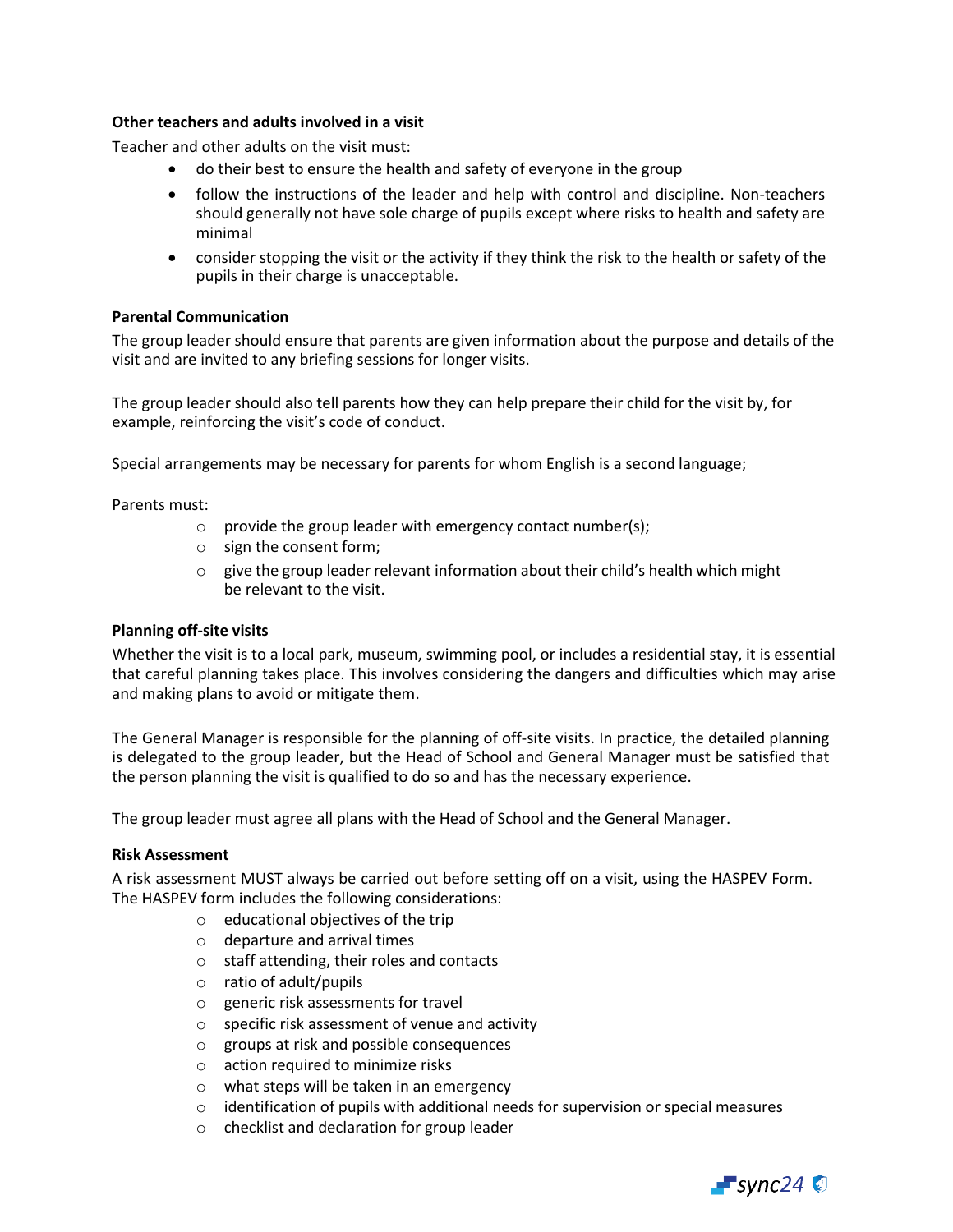The group leader and other supervisors should continually reassess the risks throughout the visit and take appropriate action if pupils are in danger.

The group leader should take the following factors into consideration when assessing the risks:

- $\circ$  the type of activity and the level at which it is being undertaken
- o the location
- o the competence, experience and qualifications of supervisory staff
- o the group members' age, competence, fitness and temperament
- o pupils with special educational or medical needs
- $\circ$  the quality and suitability of available equipment
- o seasonal conditions, weather and timing
- o condition of transportation and ability of the driver

#### **Exploratory visit**

Wherever possible the group leader should undertake an exploratory visit. If it is not feasible to carry out an exploratory visit, a minimum measure should be to contact the venue, seeking assurances about the venue's appropriateness for the visiting group. In addition, it may be worth seeking views from other schools who have recently visited the venue. In some cases, such as when taking walking parties to remote areas, it may be appropriate to obtain local information from the Tourist Boards.

#### **First Aid**

First Aid provision should be considered when assessing the risks of the visit. All trips should have at least one trained basic first-aider in the group. The group leader should have a working knowledge of first aid and all adults in the group should know how to contact emergency services.

The minimum first-aid provision is:

- a suitably stocked first-aid box
- a person appointed to be in charge of first-aid arrangements

First-aid should be available and accessible at all times. If a first-aider is attending to one member of the group, there should be adequate first-aid cover for the other pupils.

#### **Preparing Pupils**

Providing information and guidance to pupils is an important part of preparing for a school visit. Pupils should have a clear understanding about what is expected of them and what the visit will entail. Pupils must understand what standard of behaviour is expected of them and why rules must be followed. The lack of control and discipline can be a major contributory factor when accidents occur.

Pupils and staff MUST receive a HASPEV briefing at the start of the trip

Pupils whose behaviour is such that the group leader is concerned for their, or others' safety, should be withdrawn from the activity. On residential visits the group leader should consider whether such pupils will return home early.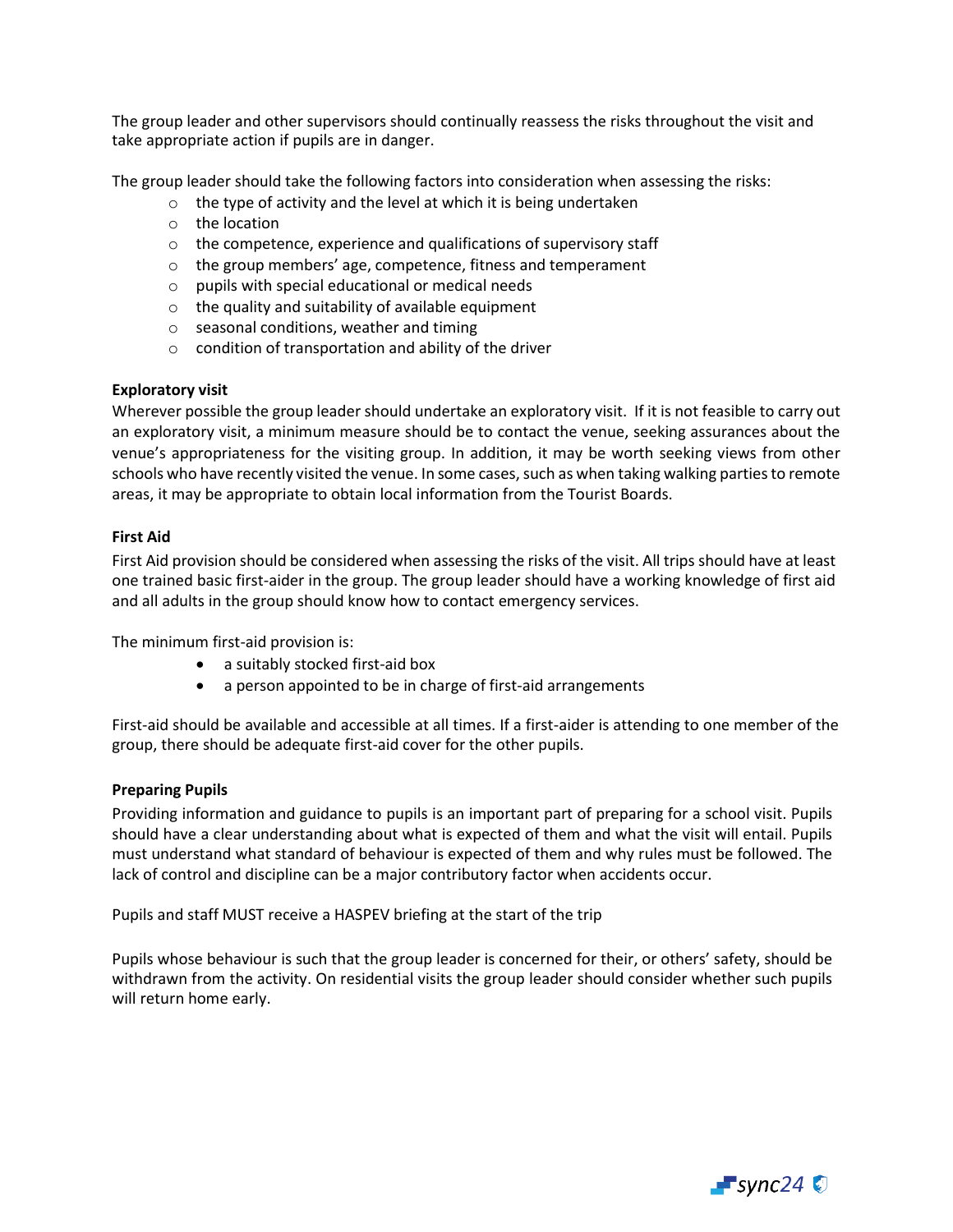#### **Parental Letter of Consent**

ABC will seek consent for all educational visits off-site. Parents need to be aware that the teachers on the visit will be acting in their place – 'in loco parentis' – and will be exercising the same care that a prudent parent would. The following information on matters that might affect pupils health and safety is useful to parents, and will in included in letter to parents / guardians prior to a visit:

- o dates of the visit;
- o times of departure and return;
- o travel information
- o details of accommodation with security and supervisory arrangements on site
- o names of leader, or other staff and of other accompanying adults;
- o visit's objectives
- o details of the activities planned and of how the assessed risks will be managed
- o clothing and equipment to be taken
- o money to be taken

If parents withhold consent the pupil should not be taken on the visit, but the curricular aims of the visit should be delivered to the pupil in some other way, wherever possible. If the parents give a conditional consent the Principal will need to consider whether the child may be taken on the visit or not.

#### **Cancellation/Exclusion from School Sponsored Trips**

The Principal and General Manager have the authority to cancel any field trips up until the time of departure for any reason. In such event, school officials will make a reasonable effort to obtain a refund of monies paid by students and parents. However, such refunds are not guaranteed.

In the event a student fails to meet expectations for appropriate conduct on a field trip, including but not limited to those set forth in the school's Code of Conduct, school staff may contact the student's parents or guardian, and staff shall have the discretion to send the student home. **The student's parents or guardian shall be responsible for any additional expense incurred in such circumstances**. Students may also be disciplined in accordance with the school's Code of Conduct.

#### **When the policy applies:**

This policy is in force anytime children are educational visit away from ABC.

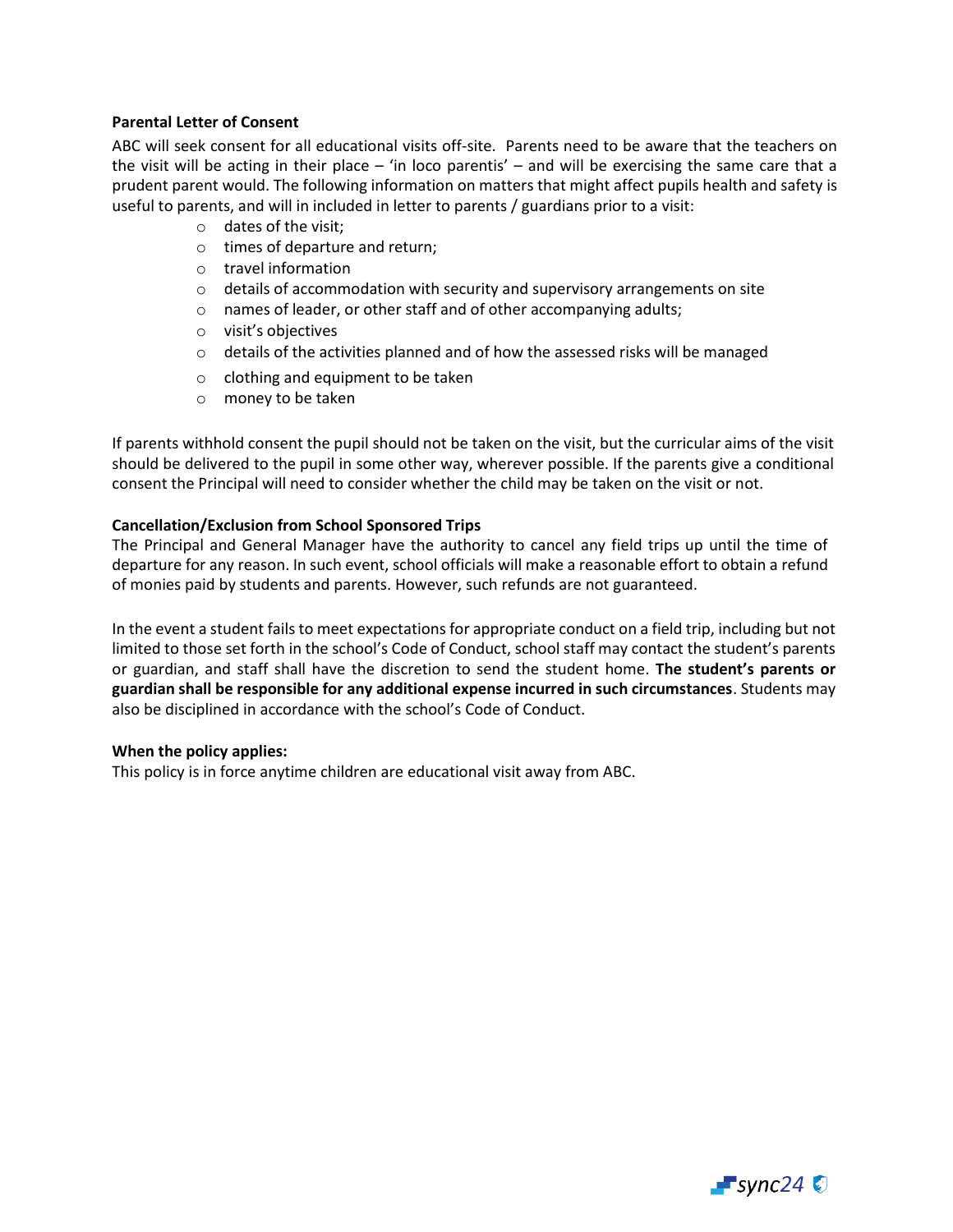

### **ABC- Application for the Approval of an off-site visit**

| Purpose of visit:<br><b>Educational Objectives:</b> | <u> 1989 - Johann John Stoff, deutscher Stoffen und der Stoffen und der Stoffen und der Stoffen und der Stoffen</u><br><u> 1990 - John Harry Harry Harry Harry Harry Harry Harry Harry Harry Harry Harry Harry Harry Harry Harry Harry</u> |  |  |
|-----------------------------------------------------|--------------------------------------------------------------------------------------------------------------------------------------------------------------------------------------------------------------------------------------------|--|--|
| Group: _______________                              |                                                                                                                                                                                                                                            |  |  |
| <b>Timings</b>                                      | Details                                                                                                                                                                                                                                    |  |  |
|                                                     |                                                                                                                                                                                                                                            |  |  |
|                                                     |                                                                                                                                                                                                                                            |  |  |

#### **Staffing:**

| <b>Staff Names</b> | Assigned role or responsibilities<br>during visit (e.g. First Aid) | Mobile phone number |
|--------------------|--------------------------------------------------------------------|---------------------|
|                    | Group Leader                                                       |                     |
| $\overline{2}$     |                                                                    |                     |
| 3                  |                                                                    |                     |
| 4                  |                                                                    |                     |
| 5                  |                                                                    |                     |
| 6                  |                                                                    |                     |
|                    |                                                                    |                     |

**THIS MUST BE COMPLETE BEFORE TRIP WITH ALL STAFF DETAILS COPY OF FULL RISK ASSESSMENT LEFT WITH SCHOOL RECEPTION, COPY GIVEN TO HEAD OF SCHOOL**

#### **Staff Ratio:**

*1 adult to every 3 Preschool children 1 adult to every 6 in Year 1 & 2 students 1 adult to every 12 in Year 3 to 6 1 adult for every 16 in Years 7+* For high risk activities such as outdoor education, or high risk venue. *Primary School 1:4 Secondary School 1:8*

#### **Transport:**

*(SOCAR buses within the City Limits to be organised with the General Manager, visits outside the city, to be organised with commercial travel companies)*

Company: \_\_\_\_\_\_\_\_\_\_\_\_\_\_\_\_\_\_\_\_\_\_\_\_\_\_\_\_\_\_\_\_\_\_\_\_\_\_\_\_\_\_\_\_\_\_\_\_\_\_\_\_\_\_\_\_\_\_\_\_\_\_\_

#### Outline Route: \_\_\_\_\_\_\_\_\_\_\_\_\_\_\_\_\_\_\_\_\_\_\_\_\_\_\_\_\_\_\_\_\_\_\_\_\_\_\_\_\_\_\_\_\_\_\_\_\_\_\_\_\_\_\_\_\_\_\_\_\_\_\_\_\_\_\_\_\_\_

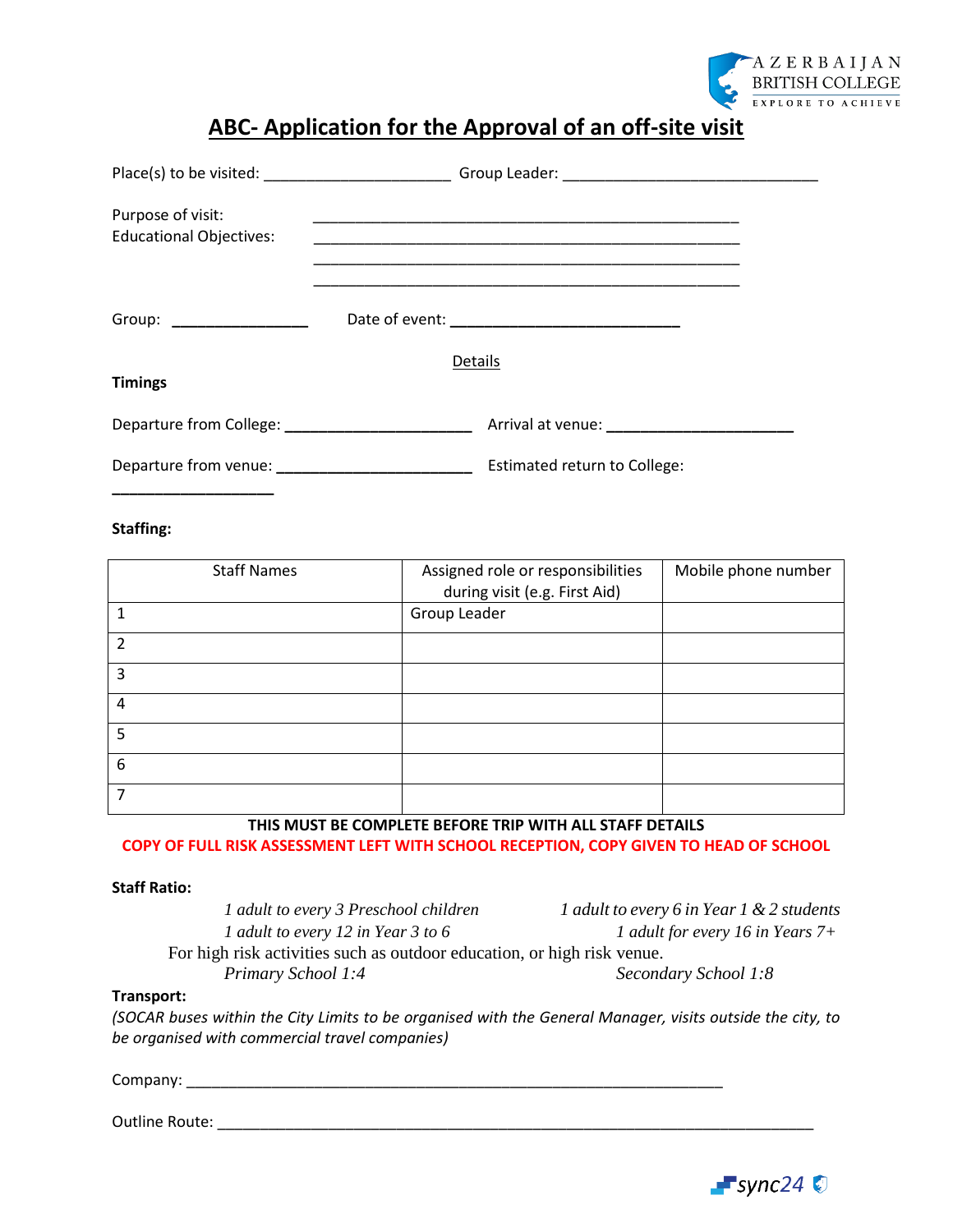#### **Generic Risk Assessment:**

| <b>Potential</b><br>hazard         |                                         | Group at risk &<br>possible                                       | Action needed to minimise risk                                                                                                                                                                                                              |
|------------------------------------|-----------------------------------------|-------------------------------------------------------------------|---------------------------------------------------------------------------------------------------------------------------------------------------------------------------------------------------------------------------------------------|
|                                    |                                         | consequences                                                      |                                                                                                                                                                                                                                             |
| Car,<br>bus<br>accident            |                                         | All-injury/death                                                  | A briefing re accident procedures should be<br>given prior to departure<br>When travelling everyone must wear a seat<br>belt.                                                                                                               |
| <b>Vehicle</b><br><b>Breakdown</b> |                                         | collision<br>All<br>resulting<br>in<br>injury/death               | Everyone must safely leave the vehicle to<br>assemble in a safe place eg behind a barrier<br>next to the road                                                                                                                               |
|                                    | Stranger danger                         | Student<br>abduction, harm                                        | Brief group re stranger danger: never go off<br>on own (including toilet visits), do not talk to<br>strangers, do not pose for photos for<br>strangers, inform staff member if going<br>somewhere, if unsure about anything, seek<br>staff. |
|                                    | Losing a student                        | Students - fear,<br>injury, abduction.                            | Brief re staying with group (see above)<br>Brief group regarding lost procedures prior<br>to departure: seek a member of staff or<br>authority figure (eg policeman), Use your<br>mobile to call them, if possible.                         |
|                                    | Weather<br>problems                     | All - sunburn, heat<br>injury,<br>hypothermia, cold<br>injury etc | Everyone to be informed in advance about<br>bringing clothing and equipment appropriate<br>Cancel visit if<br>to the weather forecast.<br>potentially harmful extreme weather. Joining<br>instructions to include link to weather report.   |
|                                    | <b>Walking</b><br>near/across<br>roads. | All - injury, death                                               | Briefing to group re conduct when walking:<br>Walk on pavements, paired up in lines, do not<br>run. Walk facing oncoming traffic.<br>Safest route to be worked out and identified<br>to all prior to departure.                             |
|                                    | <b>Travel sickness</b>                  | All - sickness                                                    | Advise everyone to take precautionary<br>medication if they suffer from travel sickness.<br>Take sick bags.                                                                                                                                 |
|                                    | <b>Medication</b>                       | <b>Students</b><br>overdose, sickness,<br>death                   | Ensure that all medication that is required for<br>individual students is within their individual<br>first aid kit (IFAK) and that ALL staff are aware.<br>Ensure that pupil's medical information is<br>taken and adhered to.              |
|                                    | <b>Allergy</b>                          | Pupils -<br>sickness,<br>allergic<br>reaction,<br>death           | Ensure that pupil's dietary information is<br>taken and adhered to by them. Any students<br>with allergies have their epi-pen in their IFAK.                                                                                                |

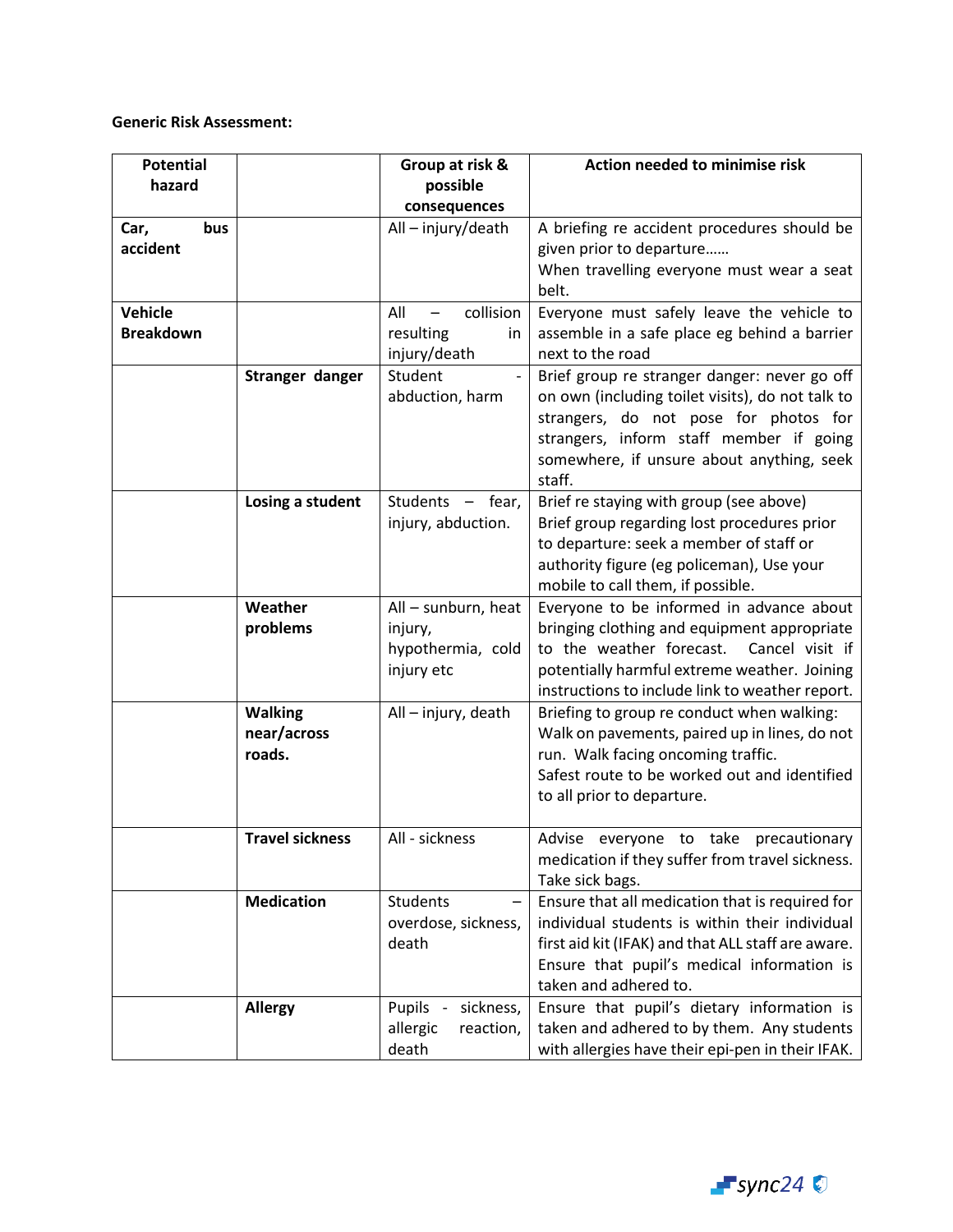#### Event Specific Risk Assessment **TO BE FILLED IN BY GROUP LEADER. ALL RISKS AND HAZARDS CONSIDERED**

\_\_\_\_\_\_\_\_\_\_\_\_\_\_\_\_\_\_\_\_\_\_\_\_\_\_\_\_\_\_\_\_\_\_\_\_\_\_\_\_\_\_\_\_\_\_\_\_\_\_\_\_\_\_\_\_\_\_\_\_\_\_\_\_\_\_\_\_\_\_\_\_\_\_\_\_\_\_\_\_\_\_\_\_\_

\_\_\_\_\_\_\_\_\_\_\_\_\_\_\_\_\_\_\_\_\_\_\_\_\_\_\_\_\_\_\_\_\_\_\_\_\_\_\_\_\_\_\_\_\_\_\_\_\_\_\_\_\_\_\_\_\_\_\_\_\_\_\_\_\_\_\_\_\_\_\_\_\_\_\_\_\_\_\_\_\_\_\_\_\_

Existing knowledge of place(s) to be visited:

| <b>Potential hazard</b> | Group at risk &<br>possible<br>consequences | Action needed to minimise risk |
|-------------------------|---------------------------------------------|--------------------------------|
|                         |                                             |                                |
|                         |                                             |                                |
|                         |                                             |                                |
|                         |                                             |                                |
|                         |                                             |                                |
|                         |                                             |                                |
|                         |                                             |                                |
|                         |                                             |                                |
|                         |                                             |                                |
|                         |                                             |                                |
|                         |                                             |                                |
|                         |                                             |                                |